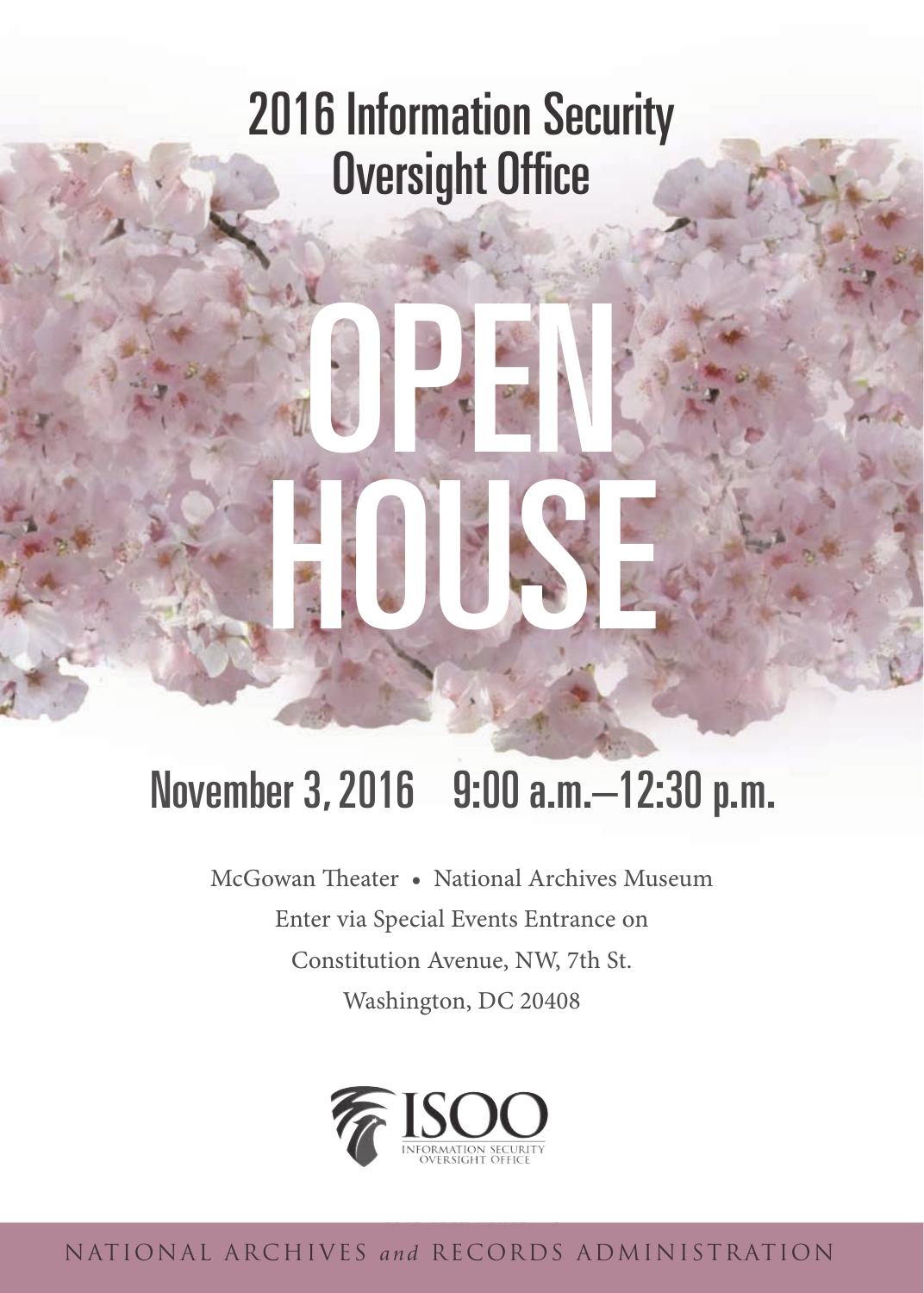# *Welcome*

## Our Mission:

*We support the President by ensuring that the Government protects and provides proper access to information to advance the national and public interest. We lead efforts to standardize and assess the management of classified and controlled unclassified information through oversight, policy development, guidance, education, and reporting.* 

## Our Vision:

*A Government whose information is properly shared, protected, and managed to serve the national interest. An informed American public that has trust in its Government.* 

## Our Values:

*Our performance is guided by integrity, collective expertise, and leadership. We value our contribution to national security, public trust, and meeting constituent needs.*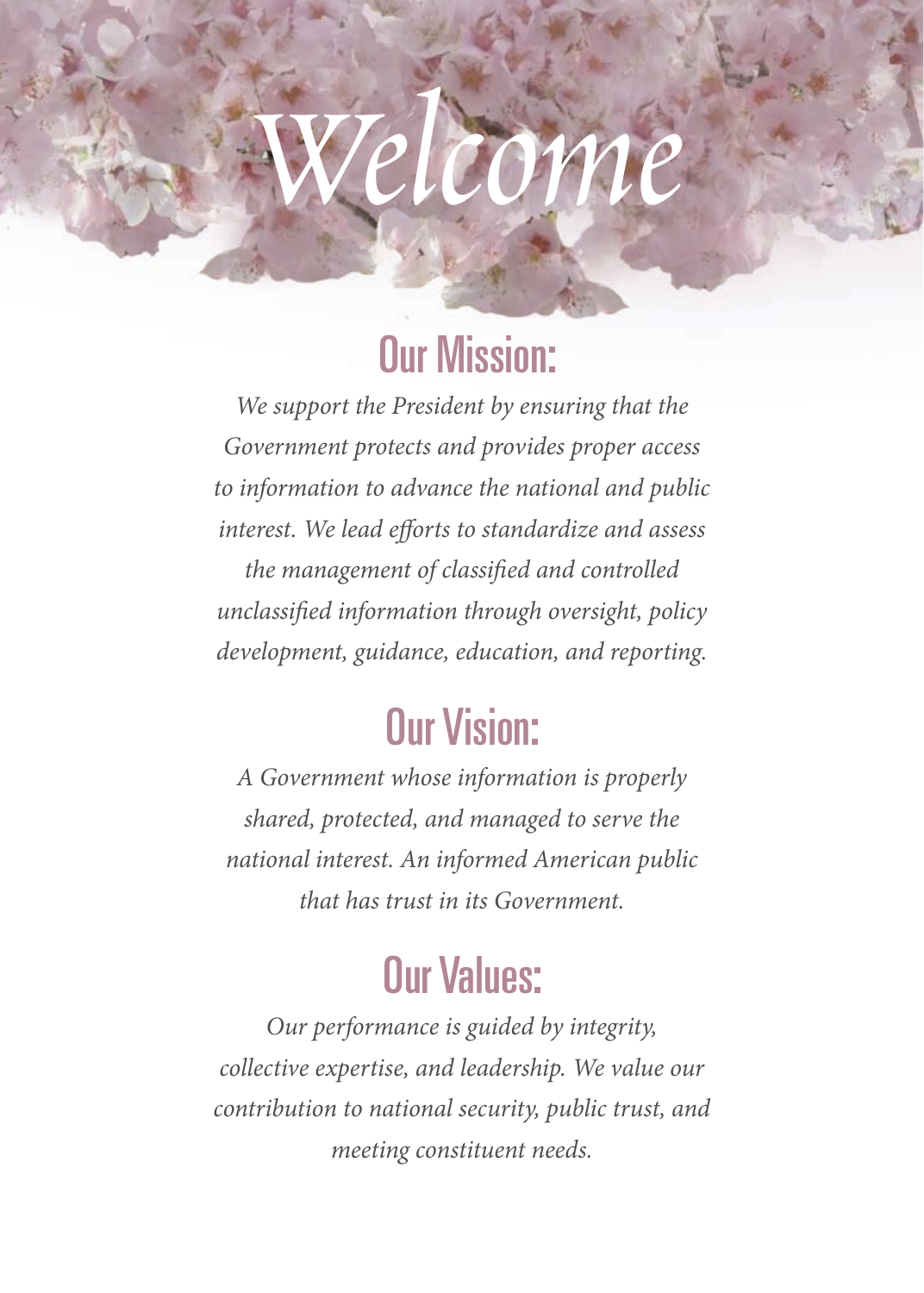## TABLE OF CONTENTS



| <b>Resources</b>                      |              |
|---------------------------------------|--------------|
| <b>Open House Location/Directions</b> | $\mathbf{R}$ |
| <b>Agenda</b>                         |              |
| <b>Briefings Synopses</b>             |              |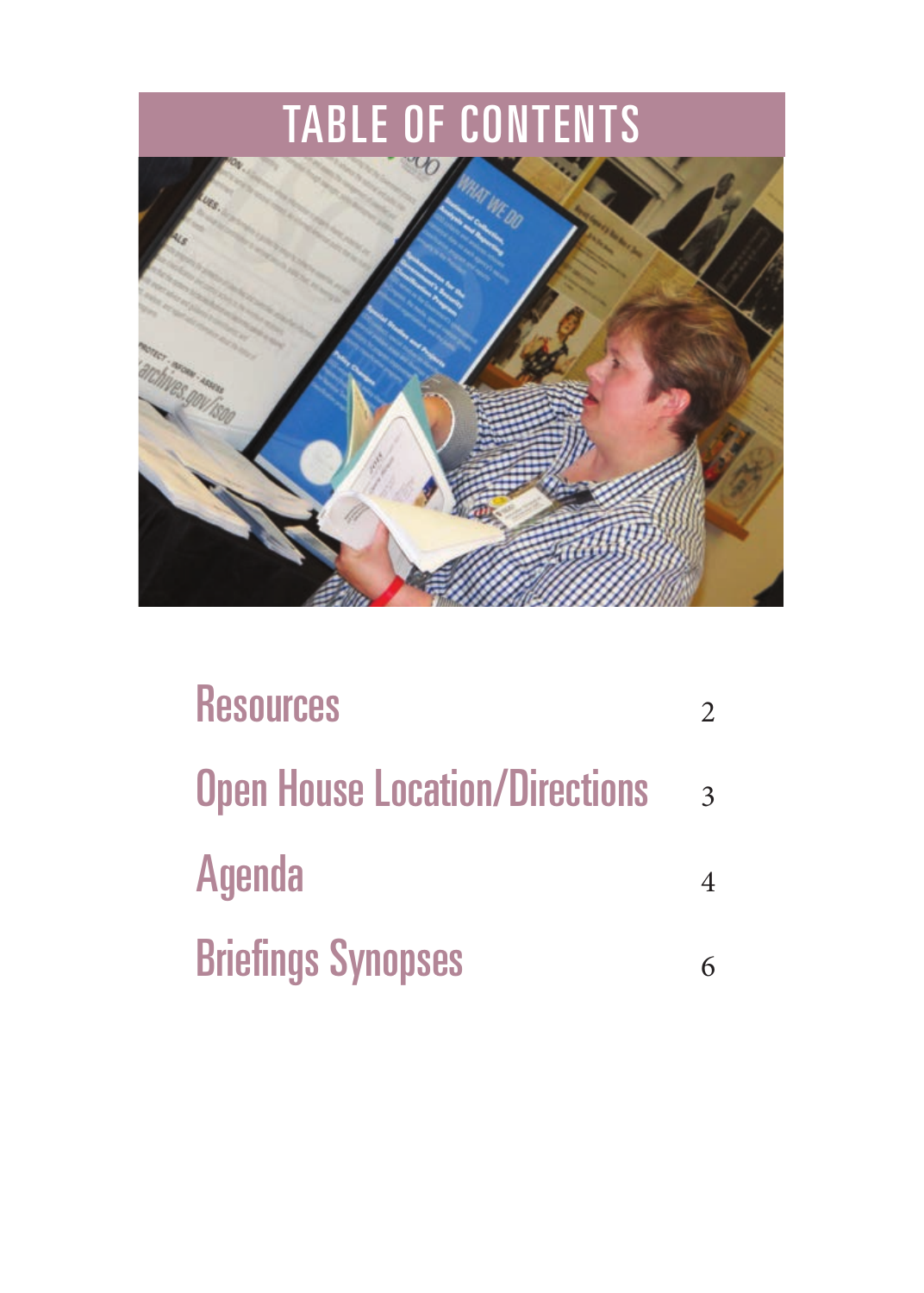## RESOURCES



- • All handouts and briefing slides will be available online at *www.archives.gov/isoo* and *www.archives.gov/cui.*
- • Additionally, the sessions held in the McGowan Theater will be recorded and will be available for viewing on our web pages.
- ISOO Policy Documents *www.archives.gov/isoo/policy-documents www.archives.gov/cui/registry/policy-guidance*
- • ISOO Marking Book, "Marking Classified National Security Information," Revision 3, August 2016 *www.archives.gov/isoo/training/marking-booklet.pdf*
- • CUI Marking Handbook, "Marking Controlled Unclassified Information," September 16, 2016 *www.archives.gov/files/2016-marking-handbook-v1-1.pdf*
- CUI Registry

*www.archives.gov/cui* 

- ISOO Classification Management Training Aids *www.archives.gov/isoo/training*
- • Department of Defense, Defense Security Service, Center for Development of Security Excellence *www.cdse.edu*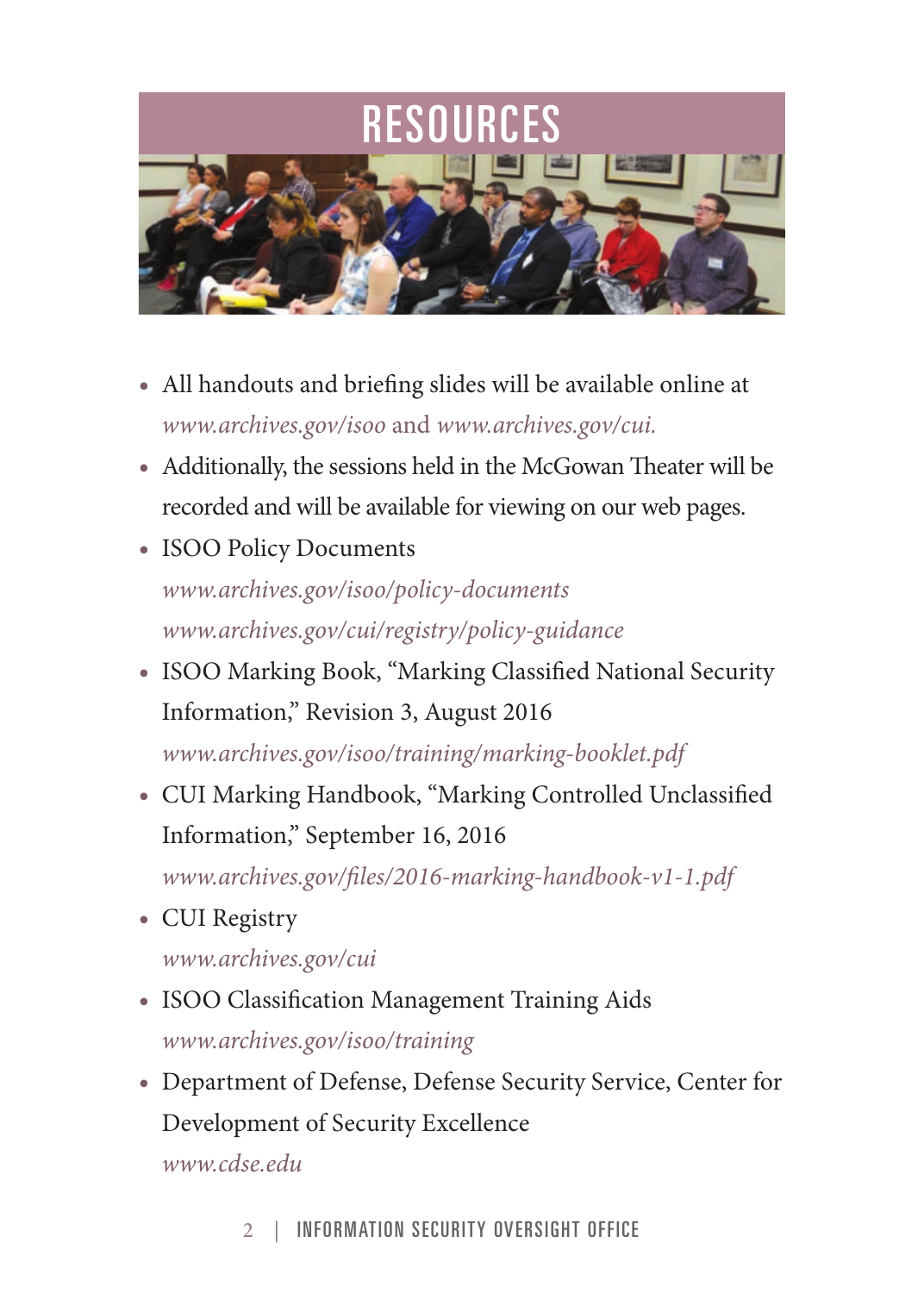## OPEN HOUSE LOCATION





As you enter through the Special Events door, go straight through into the lobby area, facing the Rubenstein Gallery.



To the right are elevators and stairs that will take you down to the McGowan Theater. A nice point of interest is the Declaration of Independence engraved on the inside of the elevator door.

The McGowan Theater is downstairs. If taking the elevator, it is the THEATER level.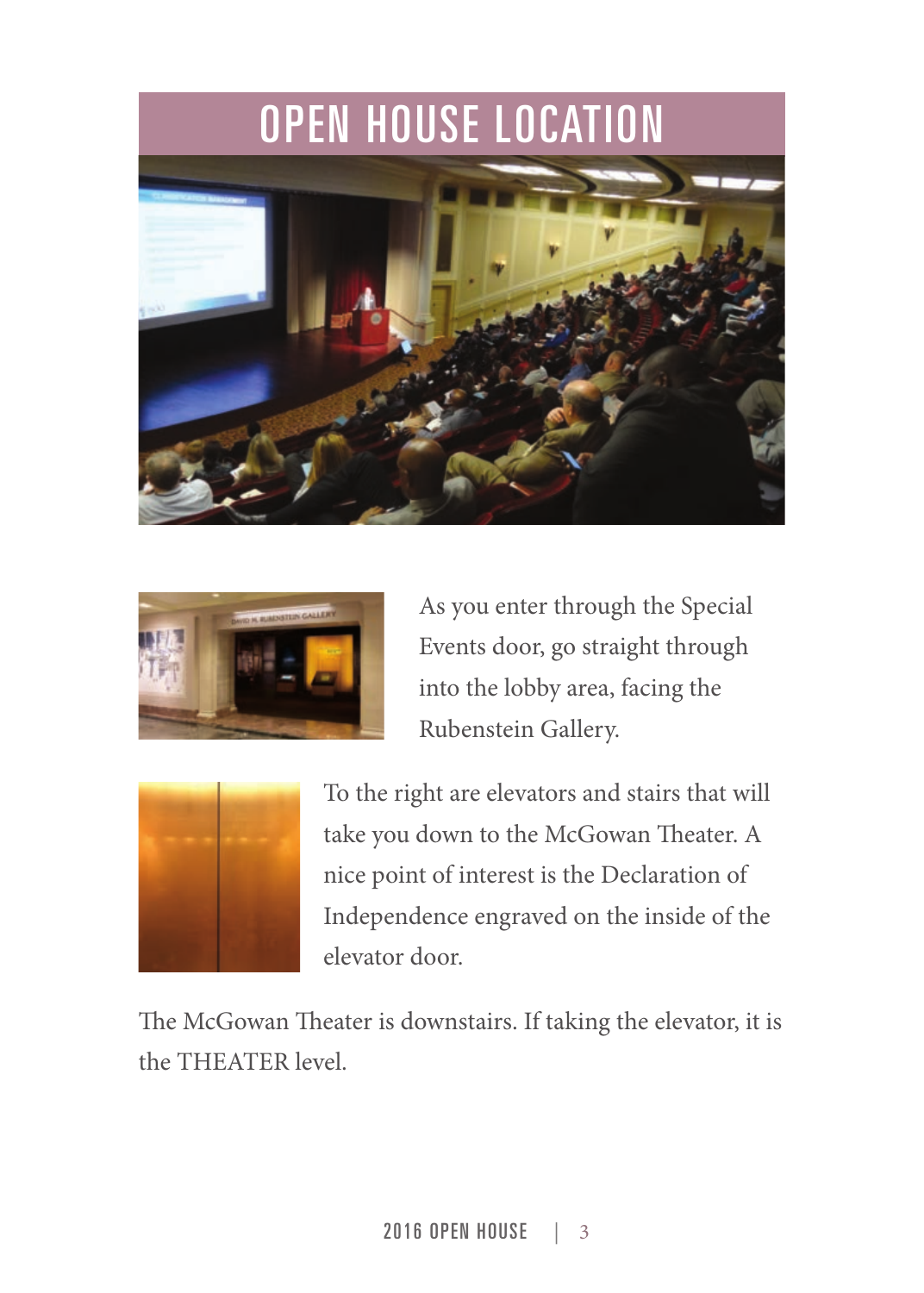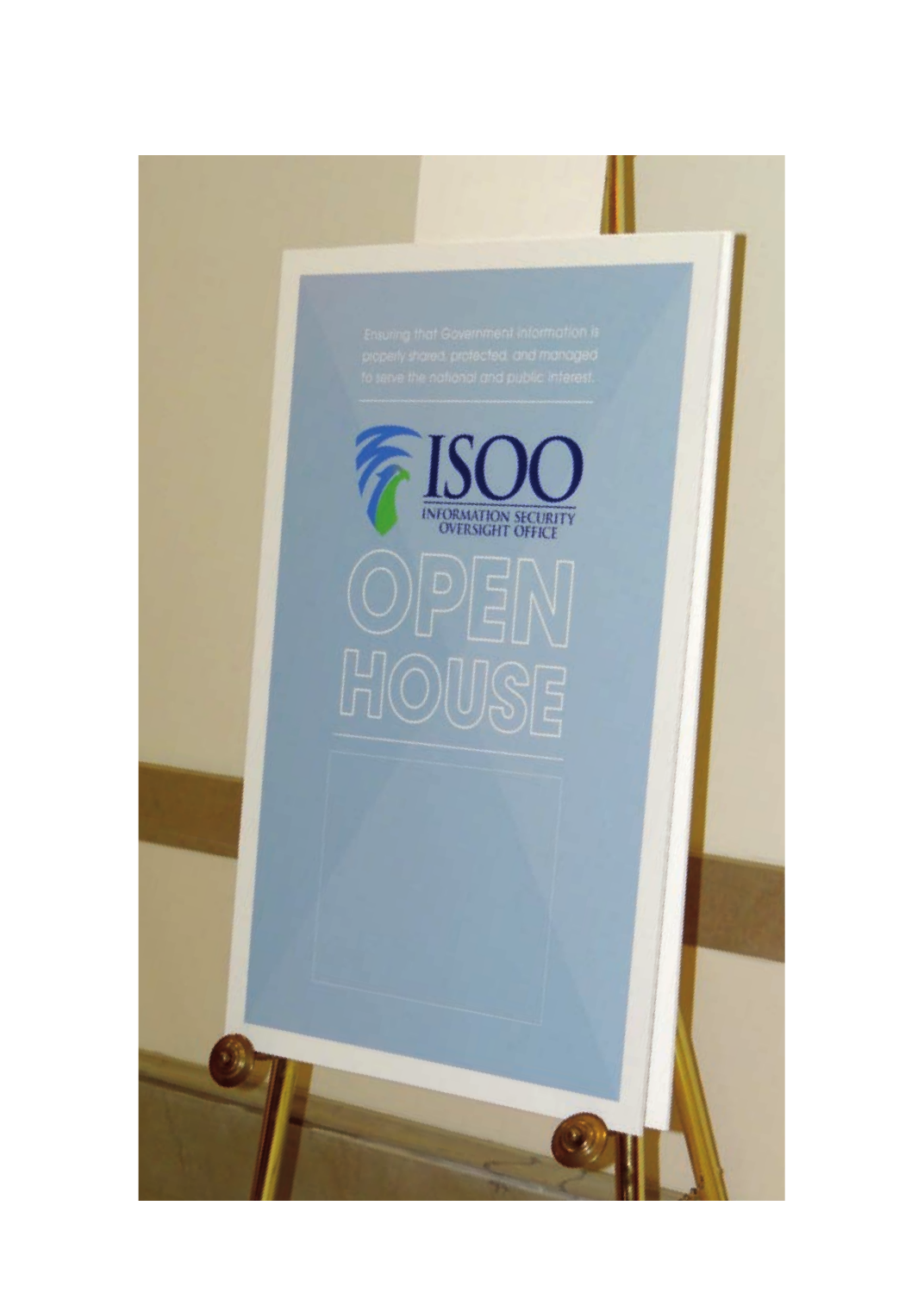## MCGOWAN THEATER

- 9:00-9:30 Registration
- 9:30-9:35 Welcome David Ferriero, *Archivist of the United States*
- 9:35-10:00 ISOO Overview-Current Efforts Open House Overview William Cira, *Acting Director, ISOO*
- 10:00-10:30 Self-Inspection Program Execution and Reporting On-site Review & Follow up Robert Skwirot, *Senior Program Analyst, ISOO*

National Industrial Security Program (NISP) Overview Kathleen Branch, *Senior Program Analyst, ISOO* 

- 10:30-10:55 Networking Break
- 10:55-11:55 Controlled Unclassified Information Program Mark Riddle, *Senior Program Analyst, ISOO*
- 11:55-12:25 Interagency Security Classification Appeals Panel (ISCAP) Overview William Carpenter, *Senior Program Analyst, ISOO*

Public Interest Declassification Board (PIDB) Overview Ellen Knight. *Senior Program Analyst, ISOO* 

12:25-12:30 Closing remarks William Cira, *Acting Director, ISOO* 

The Café in the National Archives Building at Washington, DC, is open Monday through Friday, 8:00 a.m. to 2:30 p.m. There are also vending machines in the basement, and a small area with seating. It is located on the same level as the McGowan Theater.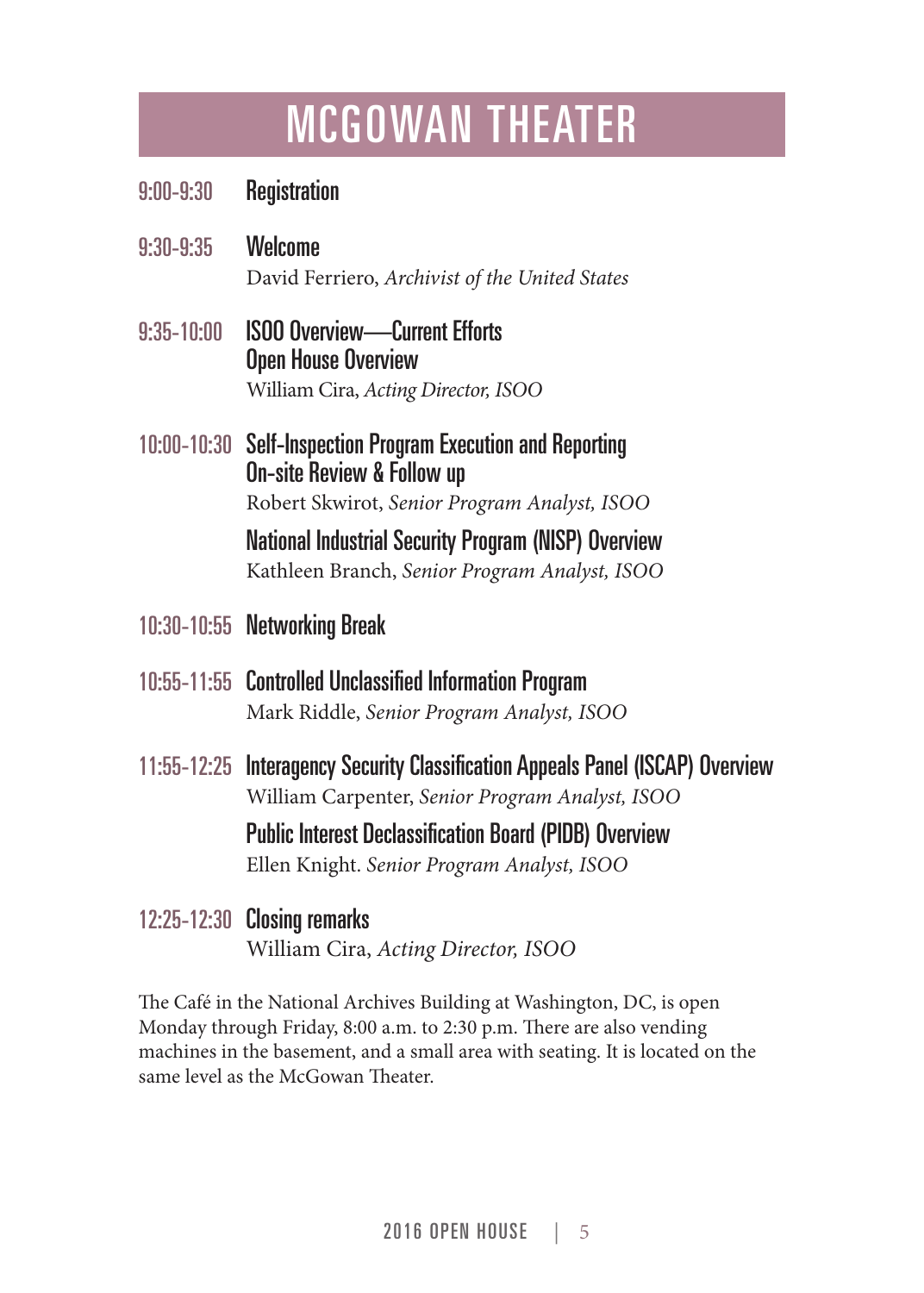

6 | INFORMATION SECURITY OVERSIGHT OFFICE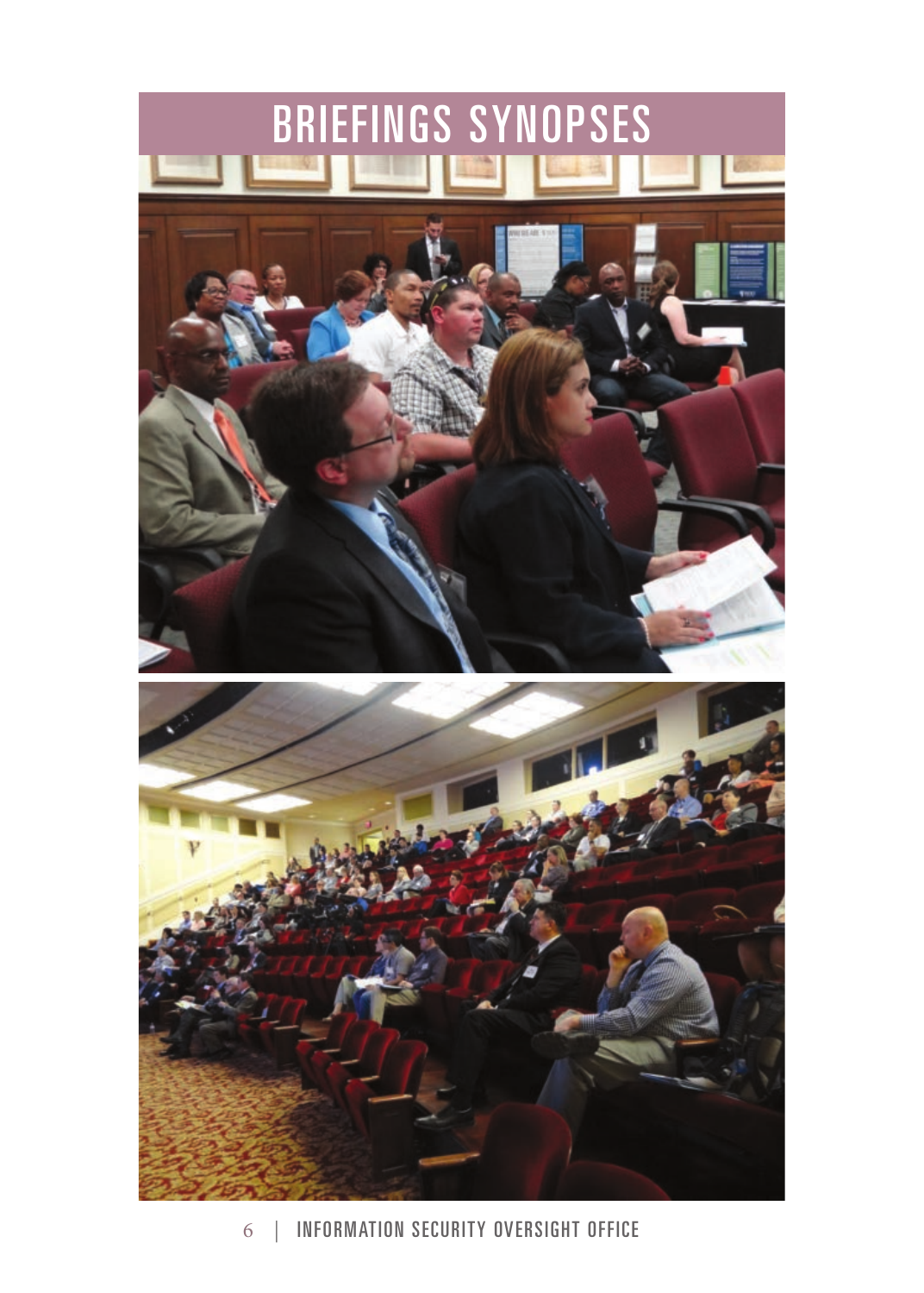#### 10:00-10:30 Self-Inspection Program Execution and Reporting/On-site Reviews National Industrial Security Program (NISP) Overview

#### Self-Inspection Program Execution and Reporting:

Self-inspections are the most effective means for agencies to assess the effectiveness of their classified national security information programs. Since 2011, under a requirement of Executive Order 13526, agencies have reported to ISOO on the function of and findings from their self-inspection programs. During this session, we will examine the requirements of Executive Order 13526 and its implementing directive, 32 C.F.R. Part 2001, for establishing, maintaining, and reporting on self-inspection programs. We will consider what the self-inspections should accomplish and what should be included in the annual agency self-inspection reports to ISOO. We will also note some of the strengths and weaknesses that we have observed in recent self-inspection reports.

#### On-site Reviews:

In meeting its oversight responsibilities under Executive Order 13526, ISOO conducts on-site reviews of agencies' CNSI programs to determine if they comply with the policies established by the Executive Order and its implementing directive. The reviews focus on program elements such as program management, classification management, security education and training, self-inspections, safeguarding, security violations, industrial security, and information systems security.

#### NISP:

ISOO is responsible for overseeing and implementing the NISP as a single, integrated, and cohesive industrial security program that protects the classified national security information entrusted to industry. This oversight responsibility is primarily executed through the National Industrial Security Program Policy Advisory Committee (NISPPAC), a Federal Advisory Committee, chaired by the ISOO Director and whose membership is comprised of both Government and industry representatives. We will provide a brief NISP update.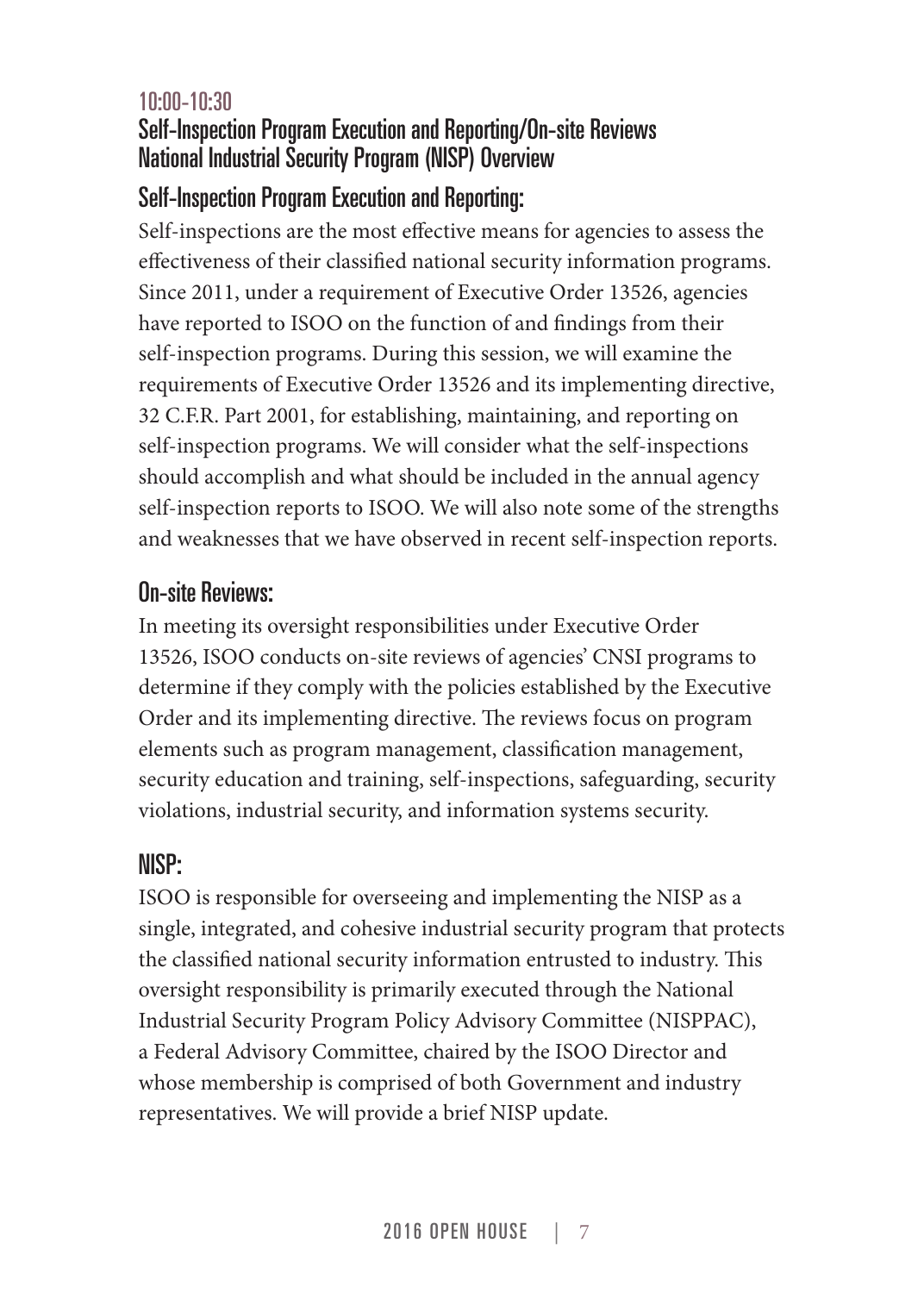#### 10:55-11:55 Controlled Unclassified Information (CUI) Program

On September 14, 2016, the National Archives issued a Federal regulation, "Controlled Unclassified Information (CUI)," establishing consistent practices and procedures for safeguarding, disseminating, controlling, and marking CUI across Executive Branch departments and agencies. This regulation goes into effect November 14, 2016.

This session will provide an overview of the CUI Program, its origins, purpose, key features, and review the timelines and milestones associated with implementation.

#### 11:55-12:25

#### Interagency Security Classification Appeals Panel (ISCAP) Overview Public Interest Declassification Board (PIDB) Overview

#### Interagency Security Classification Appeals Panel:

 system. ISCAP was created under Executive Order 12958, "Classified National The ISCAP provides the public and users of the classification system with a forum for further review of classification decisions. The protection of national security requires that some of the work of the U.S. Government be done outside the purview of its citizenry. In order to ensure an informed public while simultaneously protecting certain information, checks and balances are needed over the classification Security Information," when it was signed on April 17, 1995. Today, the ISCAP receives its guidelines from Executive Order 13526.

#### Public Interest Declassification Board:

The purpose of the PIDB is to promote the fullest possible public access to a thorough, accurate, and reliable documentary record of significant U.S. national security decisions and activities. The PIDB advises the President and other executive branch officials on the identification, collection, review for declassification, and release of declassified records and materials of archival value; and advise the President and other executive branch officials on policies deriving from the issuance by the President of Executive Orders regarding the classification and declassification of national security information.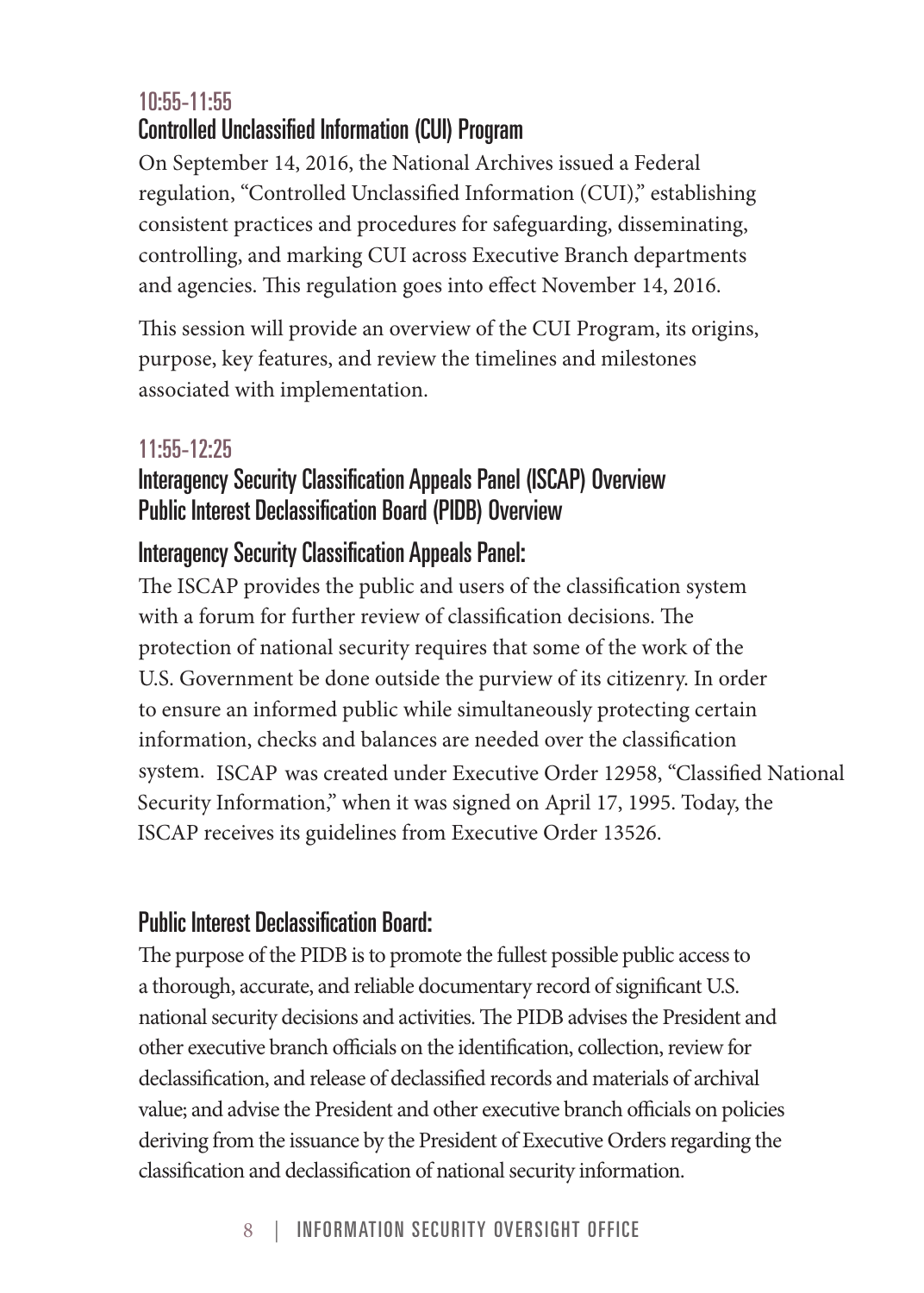## *ecial Thank*

 *<b>1* 

*Alegra Woodard Michelle Boyd Charlene Wallace* 

*The Special Events Office at the National Archives* 

*Brian Barth, Art Director, and his Product Development Staff at the National Archives and Records Administration* 

*The entire ISOO staff* 

*and* 

*The National Archives Foundation* 

*myArchives Shop will provide all attendees with a 15% discount during the Open House. Attendees must show their registration badge to receive their discount. The Shop is located to the right of the Rubenstein Gallery on the entry level of the building.*